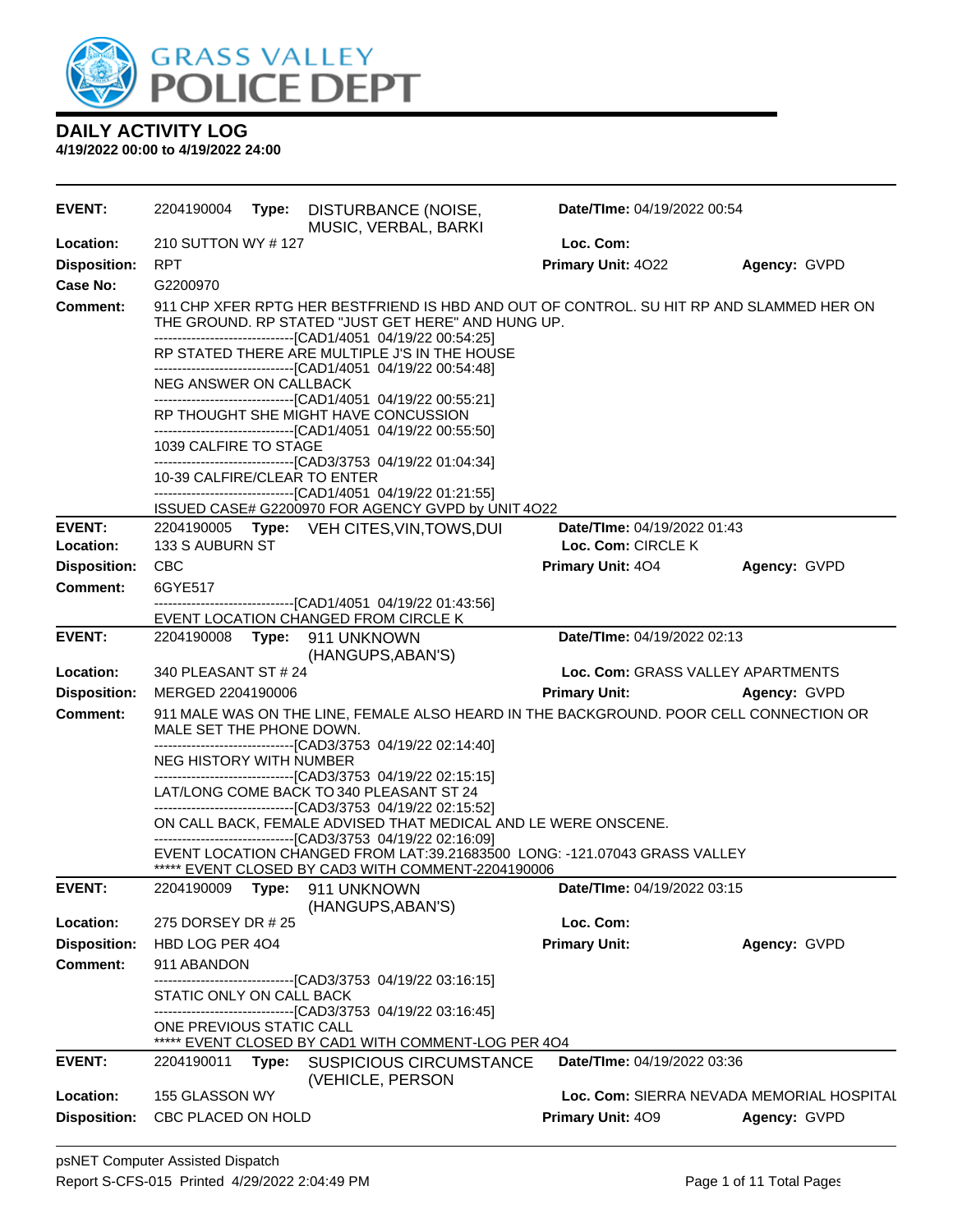

| <b>Comment:</b>     |                                                                                                    | RP REPORTS SU WAS THERE TO BE EVALUATED VOLUNTARILY FOR 5150 BUT PULLED THE FIRE ALARM ANI<br>IS RUNNING AROUND THE ER PARKING LOT. |                                                                                                                                                                                                                                                                                |                                    |              |  |
|---------------------|----------------------------------------------------------------------------------------------------|-------------------------------------------------------------------------------------------------------------------------------------|--------------------------------------------------------------------------------------------------------------------------------------------------------------------------------------------------------------------------------------------------------------------------------|------------------------------------|--------------|--|
| <b>EVENT:</b>       |                                                                                                    |                                                                                                                                     | 2204190017    Type: 911    UNKNOWN<br>(HANGUPS, ABAN'S)                                                                                                                                                                                                                        | Date/TIme: 04/19/2022 04:39        |              |  |
| Location:           | 335 RAILROAD AV                                                                                    |                                                                                                                                     |                                                                                                                                                                                                                                                                                | Loc. Com:                          |              |  |
| <b>Disposition:</b> | HBD LOGGED PER 4022                                                                                |                                                                                                                                     |                                                                                                                                                                                                                                                                                | <b>Primary Unit:</b>               | Agency: GVPD |  |
| <b>Comment:</b>     | 911 STATIC                                                                                         |                                                                                                                                     |                                                                                                                                                                                                                                                                                |                                    |              |  |
|                     | <b>BUSY ON CALL BACK</b>                                                                           |                                                                                                                                     | ------------------[CAD3/3753_04/19/22_04:40:13]                                                                                                                                                                                                                                |                                    |              |  |
|                     |                                                                                                    |                                                                                                                                     | ***** EVENT CLOSED BY CAD3 WITH COMMENT-LOGGED PER 4O22                                                                                                                                                                                                                        |                                    |              |  |
| <b>EVENT:</b>       |                                                                                                    |                                                                                                                                     | 2204190018 Type: ANIMALS (ABUSE, LOOSE,<br>FOUND, INJURED)                                                                                                                                                                                                                     | <b>Date/TIme: 04/19/2022 06:07</b> |              |  |
| Location:           | 681 FREEMAN LN                                                                                     |                                                                                                                                     |                                                                                                                                                                                                                                                                                | Loc. Com: STARBUCKS                |              |  |
| <b>Disposition:</b> | <b>CBC</b>                                                                                         |                                                                                                                                     |                                                                                                                                                                                                                                                                                | Primary Unit: 409                  | Agency: GVPD |  |
| <b>Comment:</b>     | 2 DOGS ABANDONED IN CAGE OVERNIGHT<br>-------------------------------[CAD1/4051 04/19/22 06:07:45] |                                                                                                                                     |                                                                                                                                                                                                                                                                                |                                    |              |  |
|                     | EVENT LOCATION CHANGED FROM STARBUCKS                                                              |                                                                                                                                     |                                                                                                                                                                                                                                                                                |                                    |              |  |
|                     |                                                                                                    |                                                                                                                                     | --------------------------------[CAD3/3753 04/19/22 06:21:50]                                                                                                                                                                                                                  |                                    |              |  |
|                     | DOGS PLACED IN KENNEL #12                                                                          |                                                                                                                                     | -------------------------------[CAD3/3753_04/19/22_06:22:26]                                                                                                                                                                                                                   |                                    |              |  |
|                     | FAXED TO GVAC                                                                                      |                                                                                                                                     |                                                                                                                                                                                                                                                                                |                                    |              |  |
| <b>EVENT:</b>       | 2204190024                                                                                         | Type:                                                                                                                               | <b>COMMUNITY POLICING</b><br><b>ACTION</b>                                                                                                                                                                                                                                     | Date/TIme: 04/19/2022 07:42        |              |  |
| <b>Disposition:</b> | <b>CBC</b>                                                                                         |                                                                                                                                     |                                                                                                                                                                                                                                                                                | Primary Unit: 402                  | Agency: GVPD |  |
| <b>Comment:</b>     |                                                                                                    |                                                                                                                                     |                                                                                                                                                                                                                                                                                |                                    |              |  |
| <b>EVENT:</b>       | 2204190025                                                                                         | Type:                                                                                                                               | THEFT (GRAND, PETTY, FROM<br><b>MERCHANT)</b>                                                                                                                                                                                                                                  | Date/TIme: 04/19/2022 08:02        |              |  |
| Location:           | 699 SO AUBURN ST                                                                                   |                                                                                                                                     |                                                                                                                                                                                                                                                                                | Loc. Com: ABT PLUMBLING            |              |  |
| <b>Disposition:</b> | <b>RPT</b>                                                                                         |                                                                                                                                     |                                                                                                                                                                                                                                                                                | Primary Unit: 4015                 | Agency: GVPD |  |
| Case No:            | G2200972                                                                                           |                                                                                                                                     |                                                                                                                                                                                                                                                                                |                                    |              |  |
| Comment:            |                                                                                                    |                                                                                                                                     | RP RPT'G THEFT OF GAS FROM VEHS                                                                                                                                                                                                                                                |                                    |              |  |
|                     |                                                                                                    |                                                                                                                                     | -------------------------------[CAD1/3980 04/19/22 08:50:27]<br>ISSUED CASE# G2200972 FOR AGENCY GVPD by UNIT 4O15                                                                                                                                                             |                                    |              |  |
| <b>EVENT:</b>       |                                                                                                    |                                                                                                                                     | 2204190029 Type: VEHICLE STOP                                                                                                                                                                                                                                                  | Date/TIme: 04/19/2022 08:17        |              |  |
| Location:           | <b>COLFAX AV/HANSEN WY</b>                                                                         |                                                                                                                                     |                                                                                                                                                                                                                                                                                | Loc. Com:                          |              |  |
| <b>Disposition:</b> | WA TRAFFIC WARNING ISSUED                                                                          |                                                                                                                                     |                                                                                                                                                                                                                                                                                | Primary Unit: 4R6                  | Agency: GVPD |  |
| Comment:            | License: 5BFB340                                                                                   |                                                                                                                                     |                                                                                                                                                                                                                                                                                |                                    |              |  |
|                     |                                                                                                    |                                                                                                                                     | -------------------------------[CAD1/3980_04/19/22_08:18:03]<br>EVENT LOCATION CHANGED FROM COLFAX/ HANSEL                                                                                                                                                                     |                                    |              |  |
| <b>EVENT:</b>       | 2204190033                                                                                         | Type:                                                                                                                               | TRAFFIC (DUI, PARKING,<br>SPEED, HAZ                                                                                                                                                                                                                                           | Date/TIme: 04/19/2022 08:38        |              |  |
| Location:           | LITTON DR/SIERRA COLLEGE DR                                                                        |                                                                                                                                     |                                                                                                                                                                                                                                                                                | Loc. Com:                          |              |  |
| <b>Disposition:</b> | <b>CBC VERBAL WARNINGS GIVING</b>                                                                  |                                                                                                                                     |                                                                                                                                                                                                                                                                                | Primary Unit: 4023                 | Agency: GVPD |  |
| <b>Comment:</b>     | <b>TRUCKS</b>                                                                                      |                                                                                                                                     | RP RPT'G MULTIPLE VEHS PARKED IN RED ZONES ON LITTON CAUSING TRAFFIC ISSUES FOR DELIVERY                                                                                                                                                                                       |                                    |              |  |
| <b>EVENT:</b>       | 2204190045                                                                                         | Type:                                                                                                                               | <b>WELFARE CHECK</b>                                                                                                                                                                                                                                                           | Date/TIme: 04/19/2022 09:32        |              |  |
| Location:           | 104 VALLEY VIEW DR #1                                                                              |                                                                                                                                     |                                                                                                                                                                                                                                                                                | Loc. Com:                          |              |  |
| <b>Disposition:</b> |                                                                                                    |                                                                                                                                     | CBC SHE IS C4 AND RP IS NOT ANSWERING                                                                                                                                                                                                                                          | Primary Unit: 4015                 | Agency: GVPD |  |
| <b>Comment:</b>     |                                                                                                    |                                                                                                                                     | RP CALLING FROM SOCIAL SERVICES ELIGIBLITY RPTG THEY JUST GOT A CALL FROM A DISTRESSED 19YR<br>OLD FEMALE. VIC HAS HISTORY OF BEING WITH AN OLDER MALE AND GIVES RP THE IMPRESSION THAT SHE<br>DOES NOT WANT TO BE WITH HIM. VIC WAS CRYING ON THE PHONE AND SOUNDED CONFUSED. |                                    |              |  |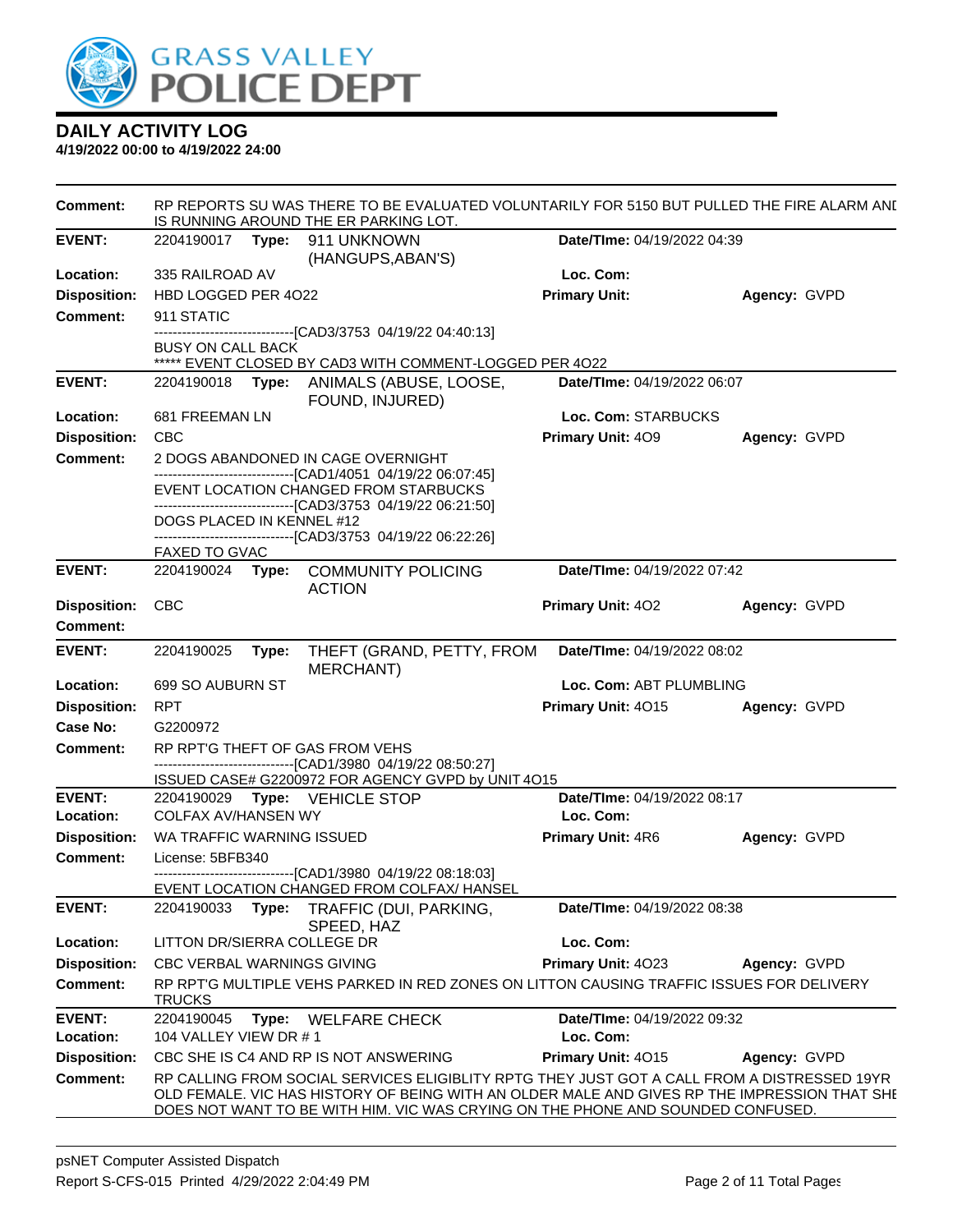

| <b>EVENT:</b>                   | 2204190048                                                | Type: | <b>COMMUNITY POLICING</b><br><b>ACTION</b>                                                                                                                              | <b>Date/Time: 04/19/2022 09:45</b>       |              |
|---------------------------------|-----------------------------------------------------------|-------|-------------------------------------------------------------------------------------------------------------------------------------------------------------------------|------------------------------------------|--------------|
| <b>Disposition:</b><br>Comment: | <b>CBC</b>                                                |       |                                                                                                                                                                         | <b>Primary Unit: 402</b>                 | Agency: GVPD |
| <b>EVENT:</b><br>Location:      | 2204190049<br>HENDERSON ST/COLFAX AV                      |       | Type: ABANDONED VEHICLES                                                                                                                                                | Date/TIme: 04/19/2022 09:47<br>Loc. Com: |              |
| <b>Disposition:</b>             | <b>CBC</b>                                                |       |                                                                                                                                                                         | Primary Unit: 4R6                        | Agency: GVPD |
| Comment:                        |                                                           |       | -------------------------------[CAD1/3980_04/19/22_09:52:02]                                                                                                            |                                          |              |
|                                 |                                                           |       | EVENT LOCATION CHANGED FROM HENDERSON / COLFAX                                                                                                                          |                                          |              |
| <b>EVENT:</b><br>Location:      | 210 SUTTON WY #137                                        |       | 2204190054 Type: SERVICE, CIVIL, SUBPOENA                                                                                                                               | Date/TIme: 04/19/2022 09:59<br>Loc. Com: |              |
| <b>Disposition:</b>             | <b>NS</b>                                                 |       |                                                                                                                                                                         | Primary Unit: 4V72                       | Agency: GVPD |
| <b>Comment:</b>                 |                                                           |       | -------------------------------[CAD1/3980_04/19/22_09:59:21]                                                                                                            |                                          |              |
|                                 |                                                           |       | EVENT LOCATION CHANGED FROM 210 SUTTON 137                                                                                                                              |                                          |              |
| <b>EVENT:</b>                   |                                                           |       | 2204190057 Type: 911 UNKNOWN<br>(HANGUPS, ABAN'S)                                                                                                                       | Date/TIme: 04/19/2022 10:07              |              |
| Location:                       | 340 PLEASANT ST # 24                                      |       |                                                                                                                                                                         | Loc. Com: GRASS VALLEY APARTMENTS        |              |
| <b>Disposition:</b>             | <b>HBD</b>                                                |       |                                                                                                                                                                         | <b>Primary Unit:</b>                     | Agency: GVPD |
| Comment:                        | 911 ACCIDENTAL/PHONE ISSUES<br>***** EVENT CLOSED BY CAD3 |       |                                                                                                                                                                         |                                          |              |
| <b>EVENT:</b>                   |                                                           |       | 2204190062 Type: PROPERTY LOST OR FOUND                                                                                                                                 | Date/TIme: 04/19/2022 10:24              |              |
| Location:                       | 428 BRUNSWICK RD                                          |       |                                                                                                                                                                         | Loc. Com: CHASE 530 477 0470             |              |
| <b>Disposition:</b>             | <b>CBC MSG LEFT</b>                                       |       |                                                                                                                                                                         | <b>Primary Unit: 4023</b>                | Agency: GVPD |
| <b>Comment:</b>                 | <b>CHECKS AND MAIL</b>                                    |       | EMPLOYEE REQ PICKUP OF MAIL THAT SOMEONE PUT INTO THEIR DROP BOX LAST NIGHT. POSS STOLEN                                                                                |                                          |              |
| <b>EVENT:</b>                   | 2204190063                                                | Type: | <b>SUSPICIOUS CIRCUMSTANCE</b><br>(VEHICLE, PERSON                                                                                                                      | Date/TIme: 04/19/2022 10:29              |              |
| Location:                       | 654 MALTMAN DR                                            |       |                                                                                                                                                                         | Loc. Com:                                |              |
| <b>Disposition:</b>             | CBC HE IS C4                                              |       |                                                                                                                                                                         | Primary Unit: 4023                       | Agency: GVPD |
| <b>Comment:</b>                 | NO PLATES                                                 |       | RP RPT'G SUS MALE GOING FROM BSN TO BSN ASKING FOR MONEY AND ACTING STRANGE<br>WMA BLK HAIR, BLK BEARD, BRO SHIRT AND JEANS ASSOCIATED W A BROKEN DOWN GRY HOND CIVIC W |                                          |              |
| <b>EVENT:</b>                   | 2204190064                                                | Type: | <b>ORDINANCES</b><br>(COUNTY/MUNICIPAL)                                                                                                                                 | Date/TIme: 04/19/2022 10:30              |              |
| Location:                       | 119 NEAL ST                                               |       |                                                                                                                                                                         | Loc. Com: WILD BIRDS                     |              |
| <b>Disposition:</b>             |                                                           |       |                                                                                                                                                                         | <b>Primary Unit: 4D7</b>                 | Agency: GVPD |
| <b>Comment:</b>                 |                                                           |       | RP RPT'G 2 MALE TRANSIENTS IFO THE STORE REFUSING TO LEAVE<br>------------------------------[4D7/MDT 04/19/22 10:59]                                                    |                                          |              |
| <b>EVENT:</b>                   | 2204190066                                                |       | SUBJECTS WERE WAITING FOR HH VAN, WERE PICKED UP WHILE I WAS ON SCENE.                                                                                                  | Date/TIme: 04/19/2022 10:45              |              |
| Location:                       | 131 JOERSCHKE DR                                          |       | <b>Type:</b> VEH CITES, VIN, TOWS, DUI                                                                                                                                  | Loc. Com:                                |              |
| <b>Disposition:</b>             | <b>CBC</b>                                                |       |                                                                                                                                                                         | Primary Unit: 4015                       | Agency: GVPD |
| Comment:                        | <b>NO PLATES</b>                                          |       |                                                                                                                                                                         |                                          |              |
|                                 |                                                           |       | -------------------------------[CAD1/3980_04/19/22_10:47:31]<br>EVENT LOCATION CHANGED FROM 131 JOERSCHKE                                                               |                                          |              |
| <b>EVENT:</b><br>Location:      | EA MAIN ST/JOERSCHKE DR                                   |       | 2204190067    Type: ALL OTHERS                                                                                                                                          | Date/TIme: 04/19/2022 10:47<br>Loc. Com: |              |
| <b>Disposition:</b>             | <b>CBC</b>                                                |       |                                                                                                                                                                         | Primary Unit: 4021                       | Agency: GVPD |
| <b>Comment:</b>                 |                                                           |       | RP REQ 10-21 REF SOMEONE DUMPING YARD CLIPPING ONTO HIS PROPERTY                                                                                                        |                                          |              |
|                                 |                                                           |       |                                                                                                                                                                         |                                          |              |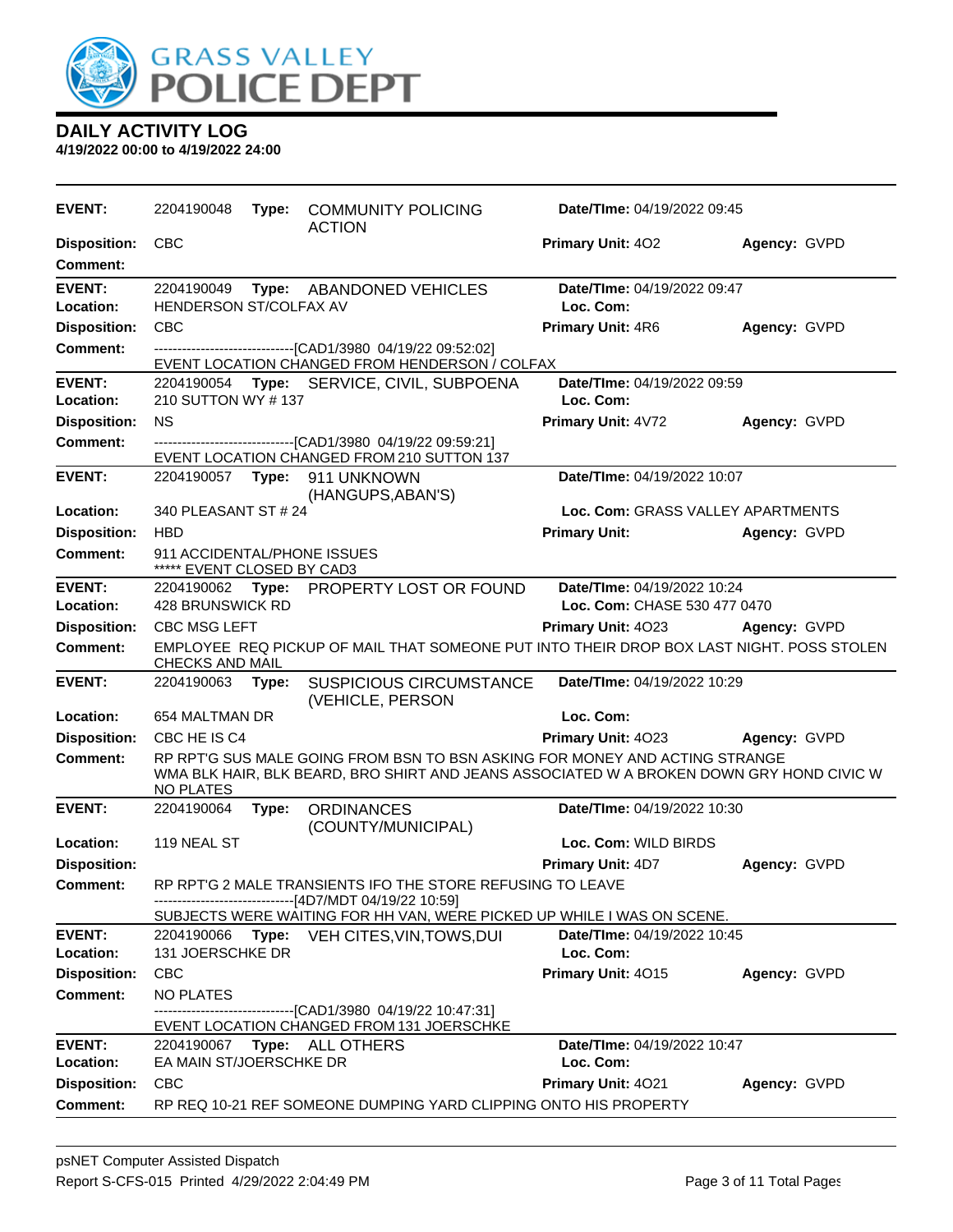

| <b>EVENT:</b>              | 2204190072                                                                                                                                                                               | Type: | 911 UNKNOWN<br>(HANGUPS, ABAN'S)                                                                                                                                                                                      | Date/TIme: 04/19/2022 10:56              |              |
|----------------------------|------------------------------------------------------------------------------------------------------------------------------------------------------------------------------------------|-------|-----------------------------------------------------------------------------------------------------------------------------------------------------------------------------------------------------------------------|------------------------------------------|--------------|
| Location:                  | 102 CATHERINE LN                                                                                                                                                                         |       |                                                                                                                                                                                                                       | Loc. Com: THRIVE PHYSICAL THERAPY        |              |
| <b>Disposition:</b>        | <b>CBC</b>                                                                                                                                                                               |       |                                                                                                                                                                                                                       | Primary Unit: 4023                       | Agency: GVPD |
| <b>Comment:</b>            |                                                                                                                                                                                          |       | 911 ABANDON, BUSY ON CALLBACK                                                                                                                                                                                         |                                          |              |
| <b>EVENT:</b><br>Location: | 2204190073 Type:<br>NEAL ST/PLEASANT ST                                                                                                                                                  |       | <b>ALL OTHERS</b>                                                                                                                                                                                                     | Date/TIme: 04/19/2022 10:58<br>Loc. Com: |              |
| <b>Disposition:</b>        | <b>HBD</b>                                                                                                                                                                               |       |                                                                                                                                                                                                                       | <b>Primary Unit:</b>                     | Agency: GVPD |
| <b>Comment:</b>            |                                                                                                                                                                                          |       | PER 4024, LOW HANGING WIRES, APROX 5 FT OFF THE GROUND                                                                                                                                                                |                                          |              |
|                            | 10-39 PGE<br>***** EVENT CLOSED BY CAD1                                                                                                                                                  |       | --------------------------[CAD3/4056 04/19/22 11:08:12]                                                                                                                                                               |                                          |              |
| <b>EVENT:</b>              | 2204190074                                                                                                                                                                               | Type: | <b>ORDINANCES</b><br>(COUNTY/MUNICIPAL)                                                                                                                                                                               | Date/TIme: 04/19/2022 10:59              |              |
| Location:                  | 111 W MCKNIGHT WY                                                                                                                                                                        |       |                                                                                                                                                                                                                       | Loc. Com: KMART                          |              |
| <b>Disposition:</b>        | <b>CBC</b>                                                                                                                                                                               |       |                                                                                                                                                                                                                       | Primary Unit: 4015                       | Agency: GVPD |
| <b>Comment:</b>            |                                                                                                                                                                                          |       | PROPERTY MANAGER RPT'G MULTIPLE PEOPLE LIVING OUT OF VEHS IN THE PARKING LOT                                                                                                                                          |                                          |              |
|                            | BE TOWED.                                                                                                                                                                                |       | ------------------------------[4O15/MDT 04/19/22 12:38]<br>CTC MADE WITH INVOLVED PEOPLE. THEY WERE ADVISED TO MOVE ALONG OR THEIR VEHICLES WOULD                                                                     |                                          |              |
| <b>EVENT:</b>              | CBC                                                                                                                                                                                      |       |                                                                                                                                                                                                                       | Date/TIme: 04/19/2022 11:04              |              |
|                            | 2204190075                                                                                                                                                                               | Type: | <b>COMMUNITY POLICING</b><br><b>ACTION</b>                                                                                                                                                                            |                                          |              |
| <b>Disposition:</b>        | <b>CBC</b>                                                                                                                                                                               |       |                                                                                                                                                                                                                       | Primary Unit: 402                        | Agency: GVPD |
| <b>Comment:</b>            |                                                                                                                                                                                          |       |                                                                                                                                                                                                                       |                                          |              |
| <b>EVENT:</b>              | 2204190077                                                                                                                                                                               | Type: | <b>SUSPICIOUS CIRCUMSTANCE</b><br>(VEHICLE, PERSON                                                                                                                                                                    | Date/TIme: 04/19/2022 11:08              |              |
| Location:                  | <b>HUGHES RD/RIDGE RD</b>                                                                                                                                                                |       |                                                                                                                                                                                                                       | Loc. Com: TWRDS RIDGE FROM E MAIN        |              |
| <b>Disposition:</b>        | UTL                                                                                                                                                                                      |       |                                                                                                                                                                                                                       | Primary Unit: 4023                       | Agency: GVPD |
| <b>Comment:</b>            |                                                                                                                                                                                          |       | RP RPTG SHE JUST PASSED BY A FEMALE THAT WAS WAVING HER DOWN AND POSS IN DISTRESS WALKING<br>AWAY FROM A MALE. FEMALE DESC BLN LSW WEARING A RED SWEATSHIRT, WHI LEGGINGS, TENNIS<br>SHOES. MALE DESC TALL, GRY COAT. |                                          |              |
| <b>EVENT:</b>              | 2204190085                                                                                                                                                                               | Type: | <b>COMMUNITY POLICING</b><br><b>ACTION</b>                                                                                                                                                                            | Date/TIme: 04/19/2022 11:33              |              |
| <b>Disposition:</b>        | <b>CBC</b>                                                                                                                                                                               |       |                                                                                                                                                                                                                       | Primary Unit: 402                        | Agency: GVPD |
| <b>Comment:</b>            |                                                                                                                                                                                          |       |                                                                                                                                                                                                                       |                                          |              |
| <b>EVENT:</b>              | 2204190086                                                                                                                                                                               |       | Type: TRAFFIC ACCIDENT                                                                                                                                                                                                | Date/TIme: 04/19/2022 11:35              |              |
| Location:                  | 1937 NEVADA CITY HY                                                                                                                                                                      |       |                                                                                                                                                                                                                       | Loc. Com: JIM BOYS TACOS                 |              |
| <b>Disposition:</b>        | <b>RPT</b>                                                                                                                                                                               |       |                                                                                                                                                                                                                       | Primary Unit: 4023                       | Agency: GVPD |
| Case No:                   | G2200973                                                                                                                                                                                 |       |                                                                                                                                                                                                                       |                                          |              |
| Comment:                   | RP RPT'G 20002 OCCURED IN THE DRIVE THRU, REQ RPT<br>SU VEH IS A BLK NISS 4D LP:45326DV<br>RP STANDING BY IN A SIL4RUNNER<br>------------------------------[CAD1/3980 04/19/22 12:04:57] |       |                                                                                                                                                                                                                       |                                          |              |
|                            |                                                                                                                                                                                          |       | ISSUED CASE# G2200973 FOR AGENCY GVPD by UNIT 4O23                                                                                                                                                                    |                                          |              |
| <b>EVENT:</b>              | 2204190093 Type: FRAUD                                                                                                                                                                   |       |                                                                                                                                                                                                                       | <b>Date/TIme: 04/19/2022 12:09</b>       |              |
| Location:                  | 926 AMBER LP                                                                                                                                                                             |       |                                                                                                                                                                                                                       | Loc. Com:                                |              |
| <b>Disposition:</b>        | <b>PEN</b>                                                                                                                                                                               |       |                                                                                                                                                                                                                       | Primary Unit: 4021                       | Agency: GVPD |
| <b>Comment:</b>            | RP REQ 10-21 REF A SCAM CALL                                                                                                                                                             |       |                                                                                                                                                                                                                       |                                          |              |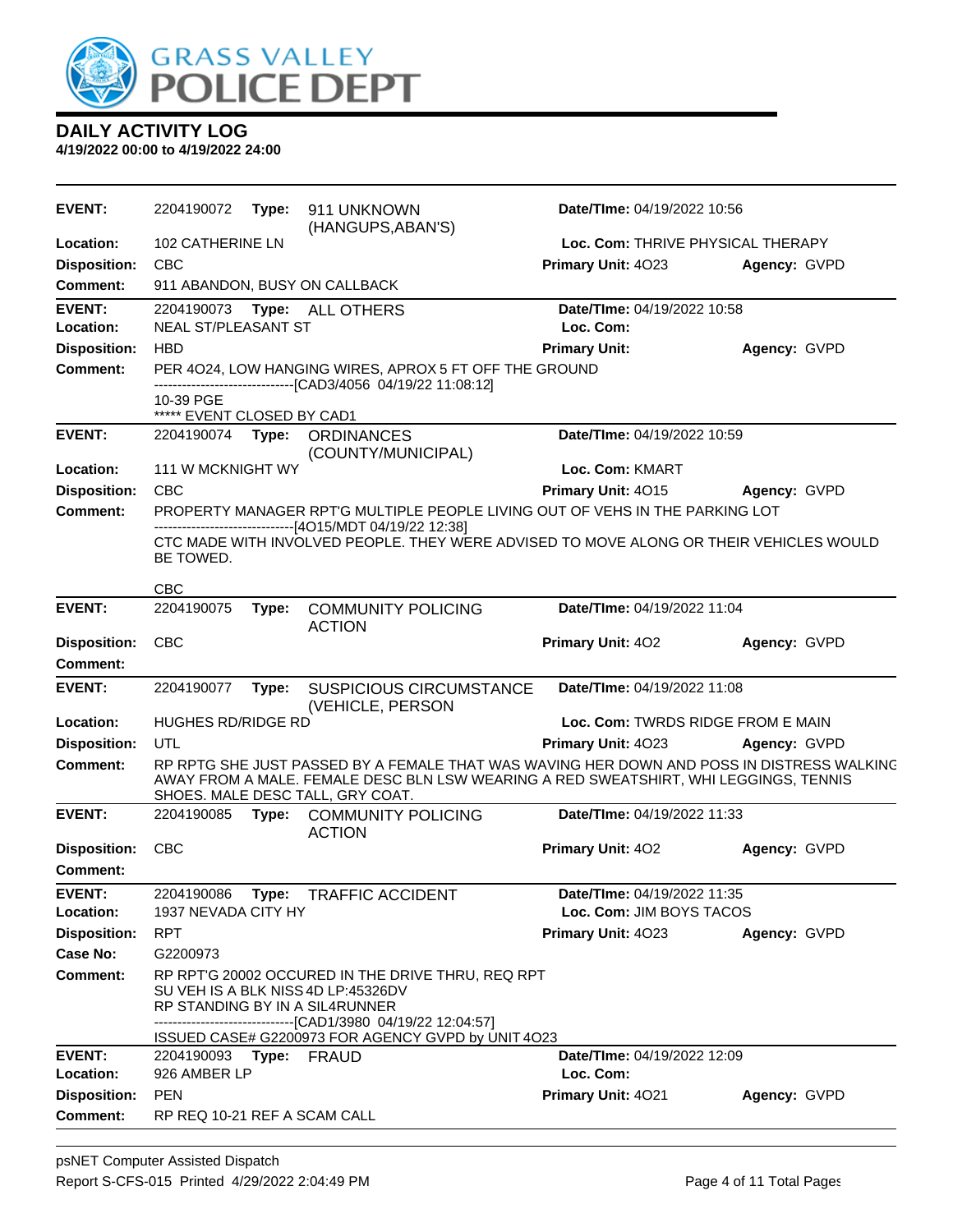

| <b>EVENT:</b>                    | 2204190096                   | Type: | <b>RESTRAINING ORDERS (TRO,</b><br>OAH, CUSTODY, C                                                                                                                                                                    | Date/TIme: 04/19/2022 12:22                                          |              |
|----------------------------------|------------------------------|-------|-----------------------------------------------------------------------------------------------------------------------------------------------------------------------------------------------------------------------|----------------------------------------------------------------------|--------------|
| Location:<br><b>Disposition:</b> | 129 S AUBURN ST              |       |                                                                                                                                                                                                                       | Loc. Com: GRASS VALLEY POLICE DEPARTMENT<br><b>Primary Unit: 4D7</b> | Agency: GVPD |
| Case No:                         | G2200974                     |       |                                                                                                                                                                                                                       |                                                                      |              |
| <b>Comment:</b>                  | RP WILL BE BY A BLK HOND CRV |       | RP REQ CTC FOR A CUSTODY ORDER VIOLATION<br>--------------------------------[CAD1/3980 04/19/22 12:31:50]                                                                                                             |                                                                      |              |
|                                  | PER 4021/ REQG BEAT OFFICER  |       |                                                                                                                                                                                                                       |                                                                      |              |
|                                  |                              |       | -------------------------------[4D7/MDT 04/19/22 12:39]<br>DAD AT GVPD FOR CHILD CUSTODY EXCHANGE AT NOON, MOTHER DID NOT SHOW U WITH CHILD. PHONE<br>ATTEMPTS MADE WITH NO ANSWER.                                   |                                                                      |              |
|                                  |                              |       | --------------------------------[CAD1/3980 04/19/22 12:45:56]<br>ISSUED CASE# G2200974 FOR AGENCY GVPD by UNIT 4D7<br>------------------------------[4D7/MDT 04/19/22 12:47]                                          |                                                                      |              |
|                                  |                              |       | WENT TO MOTHER"S RESIDENCE. NO ANSWER AT THE DOOR. HER VEHICLE WAS IN THE PARKING LOT, REC<br>FORD SEDAN REGISTERED TO MOTHER.<br>------------------------------[4D7/MDT 04/19/22 12:48]                              |                                                                      |              |
|                                  | MOTHER"S VEHICLE- CA 6XEM980 |       |                                                                                                                                                                                                                       |                                                                      |              |
|                                  |                              |       | -------------------------------[4D7/MDT 04/19/22 12:56]<br>RP STATED THAT AFTER I LEFT THE RESIDENCE, MOTHER CALLED HIM AND STATED SHE HAD OVER SLEPT.<br>SHE ARRIVED WITH THE CHILD FOR THE EXCHANGE SHORTLY AFTER.  |                                                                      |              |
| <b>EVENT:</b>                    | 2204190099 Type: FRAUD       |       |                                                                                                                                                                                                                       | Date/TIme: 04/19/2022 12:30                                          |              |
| Location:                        | 926 AMBER LP                 |       |                                                                                                                                                                                                                       | Loc. Com:                                                            |              |
| <b>Disposition:</b>              |                              |       |                                                                                                                                                                                                                       | Primary Unit: 4023                                                   | Agency: GVPD |
| Comment:                         |                              |       | RP NOW REQ PERSONAL CTC FOR A SCAM                                                                                                                                                                                    |                                                                      |              |
| <b>EVENT:</b>                    | 2204190101                   |       | Type: ASSAULTS, BATTERY (415)<br>PHYSICAL)                                                                                                                                                                            | Date/TIme: 04/19/2022 12:43                                          |              |
| Location:                        | 396 DORSEY DR                |       |                                                                                                                                                                                                                       | Loc. Com: CRYSTAL RIDGE CARE CENTER                                  |              |
| <b>Disposition:</b>              | <b>CBC MEDIATED FOR NOW</b>  |       |                                                                                                                                                                                                                       | <b>Primary Unit: 4015</b>                                            | Agency: GVPD |
| <b>Comment:</b>                  |                              |       | STAFF RPTG PATIENT VS PATIENT 415 THAT OCCURED AT 1045HRS, REQG PERSONAL CTC                                                                                                                                          |                                                                      |              |
| <b>EVENT:</b>                    | 2204190102                   | Type: | <b>ORDINANCES</b><br>(COUNTY/MUNICIPAL)                                                                                                                                                                               | Date/TIme: 04/19/2022 12:46                                          |              |
| Location:                        | 146 HARRIS ST                |       |                                                                                                                                                                                                                       | Loc. Com:                                                            |              |
| <b>Disposition:</b>              | MERGED 2204190109            |       |                                                                                                                                                                                                                       | <b>Primary Unit:</b>                                                 | Agency: GVPD |
| <b>Comment:</b>                  |                              |       | RP RPT'G MULTIPLE MULTIPLE TRANSIENTS CAMPING OUT IN THE OPEN FIELD NEXT TO RP'S HOUSE<br>***** EVENT CLOSED BY CAD1 WITH COMMENT-2204190109                                                                          |                                                                      |              |
| <b>EVENT:</b>                    |                              |       | 2204190109    Type: TRESPASS                                                                                                                                                                                          | Date/TIme: 04/19/2022 13:03                                          |              |
| Location:                        | 568 EA MAIN ST               |       |                                                                                                                                                                                                                       | Loc. Com: BEHIND LINCOLN AND LONG<br><b>ENGINEERING</b>              |              |
| <b>Disposition:</b>              | CBC 98T                      |       |                                                                                                                                                                                                                       | Primary Unit: 4D7                                                    | Agency: GVPD |
| <b>Comment:</b>                  |                              |       | RP RPTG 2-3 SUBJS THAT HAVE SET UP CAMP ON THE BACK OF THEIR PROPERTY.1 OF THEM IS KNOWN TO<br>CARRY A KNIFE AND POSS DRUG USE. REQG THEY MOVE ALONG.<br>-------------------------------[CAD1/3980 04/19/22 13:04:21] |                                                                      |              |
|                                  |                              |       | EVENT LOCATION CHANGED FROM 568 MAIN ST GV<br>-------------------------------[MERGED CAD1/3980 04/19/2022 13:05:11]                                                                                                   |                                                                      |              |
|                                  | LOCATION: 146 HARRIS ST      |       | MERGED 2204190102 TYPE: COD                                                                                                                                                                                           |                                                                      |              |
|                                  |                              |       | RP: NAME: SABRINA ROBERTS PHONE: 5599547 (530)                                                                                                                                                                        |                                                                      |              |
|                                  | <b>HOUSE</b>                 |       | COMMENTS: RP RPT'G MULTIPLE MULTIPLE TRANSIENTS CAMPING OUT IN THE OPEN FIELD NEXT TO RP'S                                                                                                                            |                                                                      |              |
| <b>EVENT:</b>                    | 2204190115                   | Type: | ALARMS (SILENT, AUDIBLE,<br><b>COMMERCIAL, RES</b>                                                                                                                                                                    | Date/TIme: 04/19/2022 13:24                                          |              |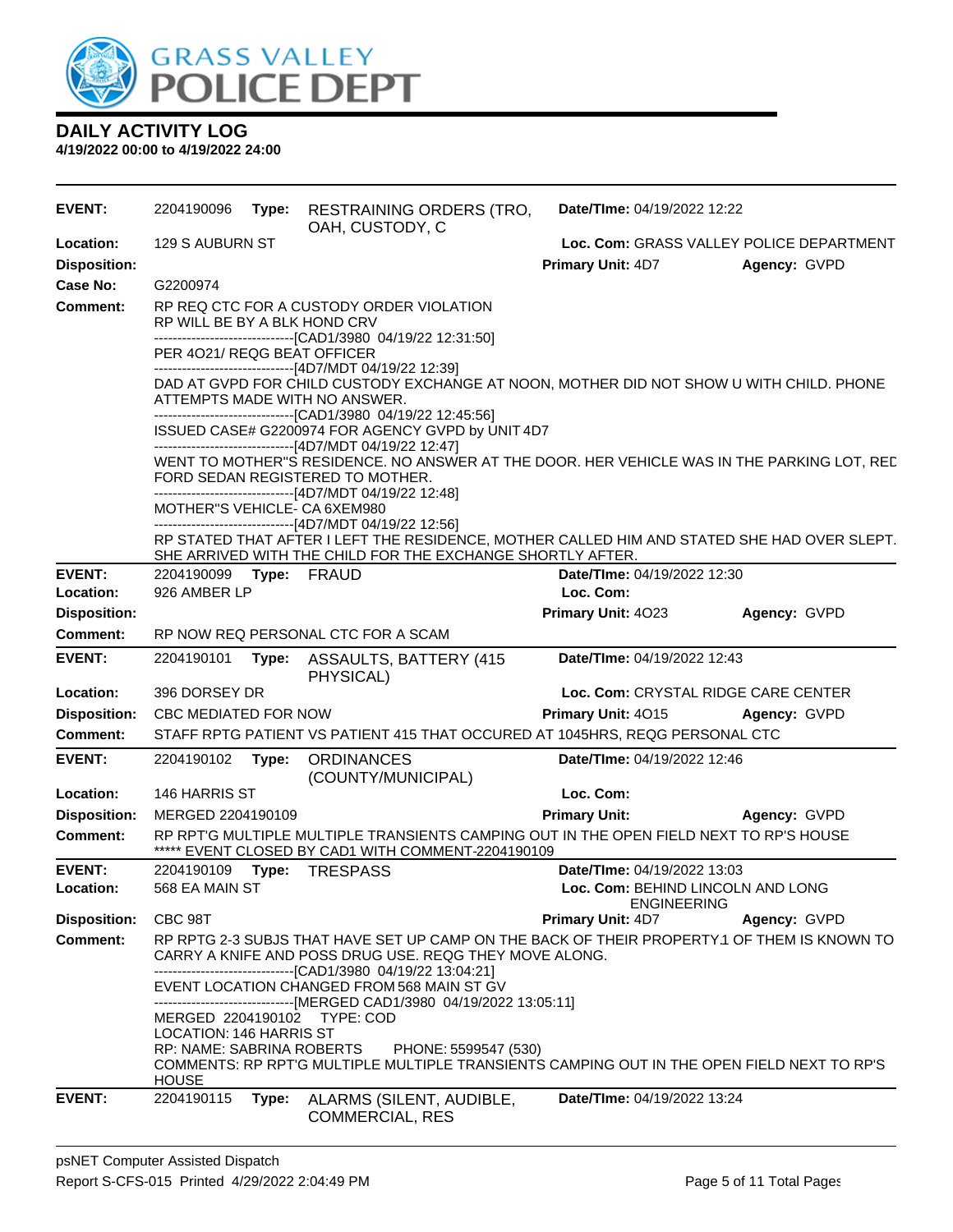

| Location:                  | <b>12 PRIMROSE LN</b>                                                                                                                                                                                                                                                                            | Loc. Com: SIERRA PINES MHP                      |              |  |  |  |
|----------------------------|--------------------------------------------------------------------------------------------------------------------------------------------------------------------------------------------------------------------------------------------------------------------------------------------------|-------------------------------------------------|--------------|--|--|--|
| <b>Disposition:</b>        | FA                                                                                                                                                                                                                                                                                               | Primary Unit: 4015                              | Agency: GVPD |  |  |  |
| <b>Comment:</b>            | <b>AUDIBLE</b><br><b>INTERIOR MOTION</b><br><b>RSP NEG</b><br><b>ASAVARIAN RES</b><br>----------------------------------[CAD3/4056 04/19/22 13:27:28]                                                                                                                                            |                                                 |              |  |  |  |
|                            | EVENT CALL TYPE CHANGED FROM ANI                                                                                                                                                                                                                                                                 |                                                 |              |  |  |  |
| <b>EVENT:</b>              | 2204190116 Type: FOLLOWUP                                                                                                                                                                                                                                                                        | Date/TIme: 04/19/2022 13:26                     |              |  |  |  |
| Location:                  | 272 MANOR DR                                                                                                                                                                                                                                                                                     | Loc. Com: PLOT OF LAND BEHIND                   |              |  |  |  |
| <b>Disposition:</b>        | <b>CBC</b>                                                                                                                                                                                                                                                                                       | <b>Primary Unit: 4K19</b>                       | Agency: GVPD |  |  |  |
| <b>Comment:</b>            | RP REQ PERSONAL CTC REF A NEIGHBOR DUMPING YARD CLIPPINGS ONTO HIS PROPERTY                                                                                                                                                                                                                      |                                                 |              |  |  |  |
| <b>EVENT:</b><br>Location: | Type: FOLLOWUP<br>2204190119<br>926 AMBER LP                                                                                                                                                                                                                                                     | <b>Date/TIme: 04/19/2022 13:49</b><br>Loc. Com: |              |  |  |  |
| <b>Disposition:</b>        | CBC                                                                                                                                                                                                                                                                                              | Primary Unit: 4023                              | Agency: GVPD |  |  |  |
| <b>Comment:</b>            | -------------------------------[CAD3/4056 04/19/22 13:49:30]<br>EVENT LOCATION CHANGED FROM 926 AMBER LP                                                                                                                                                                                         |                                                 |              |  |  |  |
| <b>EVENT:</b>              | Date/TIme: 04/19/2022 14:06<br>2204190121<br>Type: CITIZEN ASSIST (CIVIL<br>STANDBY'S, LOCKOUT                                                                                                                                                                                                   |                                                 |              |  |  |  |
| Location:                  | 1262 SUTTON WY                                                                                                                                                                                                                                                                                   | Loc. Com: HOSPITALITY HOUSE 530 271 7144        |              |  |  |  |
| <b>Disposition:</b>        | CBC 98T, ALL CLEARED                                                                                                                                                                                                                                                                             | Primary Unit: 4017                              | Agency: GVPD |  |  |  |
| <b>Comment:</b>            | CLEARANCE X3                                                                                                                                                                                                                                                                                     |                                                 |              |  |  |  |
| <b>EVENT:</b><br>Location: | 2204190124 Type: VEHICLE STOP<br><b>WASHINGTON ST/HARPER ST</b>                                                                                                                                                                                                                                  | Date/TIme: 04/19/2022 14:27<br>Loc. Com:        |              |  |  |  |
| <b>Disposition:</b>        | ARA AND 14601.2                                                                                                                                                                                                                                                                                  | Primary Unit: 4023                              | Agency: GVPD |  |  |  |
| Case No:                   | G2200975                                                                                                                                                                                                                                                                                         |                                                 |              |  |  |  |
| Comment:                   | License:                                                                                                                                                                                                                                                                                         |                                                 |              |  |  |  |
|                            | ----------------------------------[CAD3/4056 04/19/22 14:28:43]<br>EVENT LOCATION CHANGED FROM WASHINGTON/ HARPER<br>-------------------------------[CAD3/4056 04/19/22 14:37:24]<br>110-39 CONTRA COSTA CO FOR WARRANT ABSTRACT<br>-------------------------------[CAD3/4056 04/19/22 14:37:35] |                                                 |              |  |  |  |
|                            |                                                                                                                                                                                                                                                                                                  |                                                 |              |  |  |  |
|                            | ISSUED CASE# G2200975 FOR AGENCY GVPD by UNIT 4O23<br>-------------------------------[CAD1/3980 04/19/22 14:50:26]<br>TOW ASSIGNED-CELESTIAL VALLEY TOWING, 875 IDAHO MARYLAND DR, GRASS VALLEY, 5302723353,<br>--------------------------------[CAD1/3980 04/19/22 14:50:44]                    |                                                 |              |  |  |  |
|                            |                                                                                                                                                                                                                                                                                                  |                                                 |              |  |  |  |
|                            | <b>CELESTIAL ETA20 MINS</b><br>------------------------------[CAD3/4056 04/19/22 15:22:28]                                                                                                                                                                                                       |                                                 |              |  |  |  |
|                            | FCN/3702210903325                                                                                                                                                                                                                                                                                |                                                 |              |  |  |  |
| <b>EVENT:</b>              | 2204190128<br><b>CITIZEN ASSIST (CIVIL</b><br>Type:<br>STANDBY'S, LOCKOUT                                                                                                                                                                                                                        | Date/TIme: 04/19/2022 14:42                     |              |  |  |  |
| Location:                  | 1262 SUTTON WY                                                                                                                                                                                                                                                                                   | Loc. Com: HOSPITALITY HOUSE 530 271 7144        |              |  |  |  |
| <b>Disposition:</b>        | CBC 98T, BOTH CLEARED                                                                                                                                                                                                                                                                            | Primary Unit: 4017                              | Agency: GVPD |  |  |  |
| Comment:                   | <b>CLEARANCE X2</b>                                                                                                                                                                                                                                                                              |                                                 |              |  |  |  |
| <b>EVENT:</b>              | 2204190129<br>Type:<br><b>COMMUNITY POLICING</b><br><b>ACTION</b>                                                                                                                                                                                                                                | Date/TIme: 04/19/2022 14:46                     |              |  |  |  |
| <b>Disposition:</b>        | <b>CBC</b>                                                                                                                                                                                                                                                                                       | Primary Unit: 402                               | Agency: GVPD |  |  |  |
| <b>Comment:</b>            |                                                                                                                                                                                                                                                                                                  |                                                 |              |  |  |  |
| <b>EVENT:</b>              | 2204190130<br>Type:<br><b>WELFARE CHECK</b>                                                                                                                                                                                                                                                      | Date/TIme: 04/19/2022 14:53                     |              |  |  |  |
| Location:                  | 310 S AUBURN ST # 14                                                                                                                                                                                                                                                                             | Loc. Com: AUBURN GARDEN APARTMENTS              |              |  |  |  |
| <b>Disposition:</b>        | <b>CBC VOL 5150</b>                                                                                                                                                                                                                                                                              | Primary Unit: 4D7                               | Agency: GVPD |  |  |  |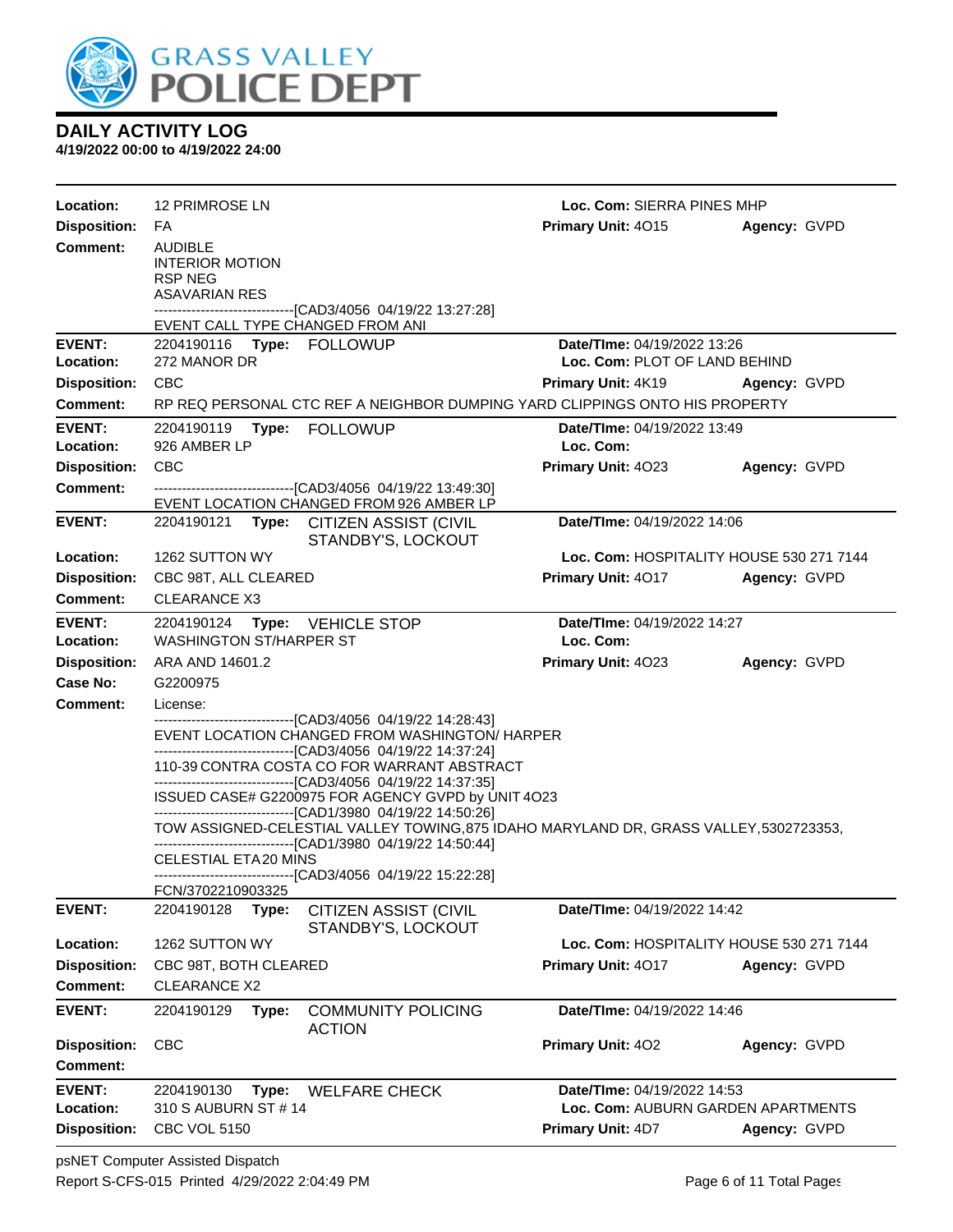

| Case No:                               | G2200976                                                                                                                                                                                                    |                                                                                                                                                                                                                            |                                                                                                                              |                             |              |  |  |  |
|----------------------------------------|-------------------------------------------------------------------------------------------------------------------------------------------------------------------------------------------------------------|----------------------------------------------------------------------------------------------------------------------------------------------------------------------------------------------------------------------------|------------------------------------------------------------------------------------------------------------------------------|-----------------------------|--------------|--|--|--|
| Comment:                               | 911 THERAPIST REQG CHECK ON PATIENT SHE WAS JUST ON THE PHONE WITH. PATIENT IS HBD, HAS NOT<br>SLEPT, AND IS STATING1146 BUT NEG METHOD. NEG KNOWN WEAPONS IN THE HOUSE. VIC SHOULD BE<br>ALONE IN THE RES. |                                                                                                                                                                                                                            |                                                                                                                              |                             |              |  |  |  |
|                                        |                                                                                                                                                                                                             |                                                                                                                                                                                                                            | ------------------------------[CAD3/4056 04/19/22 18:28:11]<br>ISSUED CASE# G2200976-G2200976 FOR GVPD by UNIT 4D7           |                             |              |  |  |  |
| <b>EVENT:</b>                          | 2204190132                                                                                                                                                                                                  | Type:                                                                                                                                                                                                                      | <b>COMMUNITY POLICING</b><br><b>ACTION</b>                                                                                   | Date/TIme: 04/19/2022 14:57 |              |  |  |  |
| <b>Disposition:</b><br><b>Comment:</b> | CBC 98T                                                                                                                                                                                                     |                                                                                                                                                                                                                            |                                                                                                                              | Primary Unit: 4017          | Agency: GVPD |  |  |  |
| <b>EVENT:</b>                          | 2204190133                                                                                                                                                                                                  | Type:                                                                                                                                                                                                                      | <b>COMMUNITY POLICING</b><br><b>ACTION</b>                                                                                   | Date/TIme: 04/19/2022 14:57 |              |  |  |  |
| Location:                              | 660 MINNIE ST                                                                                                                                                                                               |                                                                                                                                                                                                                            |                                                                                                                              | Loc. Com: CONDON PARK       |              |  |  |  |
| <b>Disposition:</b>                    | <b>CBC</b>                                                                                                                                                                                                  |                                                                                                                                                                                                                            |                                                                                                                              | Primary Unit: 402           | Agency: GVPD |  |  |  |
| Comment:                               |                                                                                                                                                                                                             |                                                                                                                                                                                                                            | --------------------------------[CAD3/4056 04/19/22 15:08:28]                                                                |                             |              |  |  |  |
|                                        |                                                                                                                                                                                                             |                                                                                                                                                                                                                            | EVENT LOCATION CHANGED FROM 660 MINNIE ST                                                                                    |                             |              |  |  |  |
| <b>EVENT:</b>                          | 2204190135 Type:                                                                                                                                                                                            |                                                                                                                                                                                                                            | 911<br>UNKNOWN/HANGUPS, ABANS                                                                                                | Date/TIme: 04/19/2022 15:10 |              |  |  |  |
| Location:                              | 672 FREEMAN LN # A                                                                                                                                                                                          |                                                                                                                                                                                                                            |                                                                                                                              | Loc. Com: MAURICES          |              |  |  |  |
| <b>Disposition:</b>                    | <b>HBD</b>                                                                                                                                                                                                  |                                                                                                                                                                                                                            |                                                                                                                              | <b>Primary Unit:</b>        | Agency: GVPD |  |  |  |
| Comment:                               | 911 ACCIDENTAL C4                                                                                                                                                                                           |                                                                                                                                                                                                                            |                                                                                                                              |                             |              |  |  |  |
| <b>EVENT:</b>                          | 2204190136                                                                                                                                                                                                  | Type:                                                                                                                                                                                                                      | <b>COMMUNITY POLICING</b><br><b>ACTION</b>                                                                                   | Date/TIme: 04/19/2022 15:16 |              |  |  |  |
| <b>Disposition:</b><br><b>Comment:</b> | <b>CBC</b>                                                                                                                                                                                                  |                                                                                                                                                                                                                            |                                                                                                                              | Primary Unit: 4017          | Agency: GVPD |  |  |  |
| <b>EVENT:</b>                          | 2204190141                                                                                                                                                                                                  | Type:                                                                                                                                                                                                                      | TRAFFIC (DUI, PARKING,                                                                                                       | Date/TIme: 04/19/2022 15:41 |              |  |  |  |
|                                        |                                                                                                                                                                                                             |                                                                                                                                                                                                                            | SPEED, HAZ                                                                                                                   |                             |              |  |  |  |
| Location:                              |                                                                                                                                                                                                             |                                                                                                                                                                                                                            | BRUNSWICK RD/IDAHO MARYLAND RD                                                                                               | Loc. Com: SB                |              |  |  |  |
| <b>Disposition:</b>                    |                                                                                                                                                                                                             |                                                                                                                                                                                                                            | CBC TRAFFIC TOO HEAVY TO MOVE AT THIS TIME                                                                                   | Primary Unit: 4017          | Agency: GVPD |  |  |  |
| <b>Comment:</b>                        |                                                                                                                                                                                                             |                                                                                                                                                                                                                            | RP RPT'G YELLOW LITTER BOX IN THE ROADWAY                                                                                    |                             |              |  |  |  |
|                                        | <b>VOICED</b>                                                                                                                                                                                               |                                                                                                                                                                                                                            | ------------------------------[CAD3/4056_04/19/22 15:42:05]                                                                  |                             |              |  |  |  |
| <b>EVENT:</b>                          | 2204190146                                                                                                                                                                                                  | Type:                                                                                                                                                                                                                      | <b>SUSPICIOUS CIRCUMSTANCE</b><br>(VEHICLE, PERSON                                                                           | Date/TIme: 04/19/2022 16:01 |              |  |  |  |
| Location:                              | 692 FREEMAN LN # A                                                                                                                                                                                          |                                                                                                                                                                                                                            |                                                                                                                              | Loc. Com: RALEYS            |              |  |  |  |
| <b>Disposition:</b>                    | <b>CBC</b>                                                                                                                                                                                                  |                                                                                                                                                                                                                            |                                                                                                                              | Primary Unit: 4015          | Agency: GVPD |  |  |  |
| <b>Comment:</b>                        | 911 RPTG HIS GIRLFRIEND JUST CALLED HIM STATING ONE OF THEIR FORMER FRIENDS FATHER IS<br>FOLLOWING HER AROUND AND MAKING THREATS. RPS GIRLFRIEND IS IN A RED FORD EXPEDITION AND<br>UNK FOR THE SUSPECT.    |                                                                                                                                                                                                                            |                                                                                                                              |                             |              |  |  |  |
|                                        |                                                                                                                                                                                                             | ------------------------[CAD3/4056 04/19/22 16:05:11]<br>FEMALE HALF ON 911 STATING AN UNK MALE IN A WHI KIA SOUL STARTED YELLING AT HER. WHEN SHE<br>TOLD THE SU SHE WAS GOING TO CALL 911 HE LEFT TWRDS PENNVALLEY ON 20 |                                                                                                                              |                             |              |  |  |  |
|                                        | <b>XRAY REQ 10-21</b>                                                                                                                                                                                       |                                                                                                                                                                                                                            | -------------------------------[4O15/MDT 04/19/22 16:50]                                                                     |                             |              |  |  |  |
|                                        |                                                                                                                                                                                                             |                                                                                                                                                                                                                            | CTC MADE WITH RP WHO WAS PROVIDED WITH A CFS NUMBER AND ADVISED OF THE RESTRAINING ORDER<br>PROCESS. NEG CRIME AT THIS TIME. |                             |              |  |  |  |
| <b>EVENT:</b>                          | 2204190147                                                                                                                                                                                                  |                                                                                                                                                                                                                            | Type: COMMUNITY POLICING<br><b>ACTION</b>                                                                                    | Date/TIme: 04/19/2022 16:12 |              |  |  |  |
| Location:                              | <b>BANK ST.</b>                                                                                                                                                                                             |                                                                                                                                                                                                                            |                                                                                                                              | Loc. Com:                   |              |  |  |  |
| <b>Disposition:</b>                    | <b>CBC</b>                                                                                                                                                                                                  |                                                                                                                                                                                                                            |                                                                                                                              | Primary Unit: 402           | Agency: GVPD |  |  |  |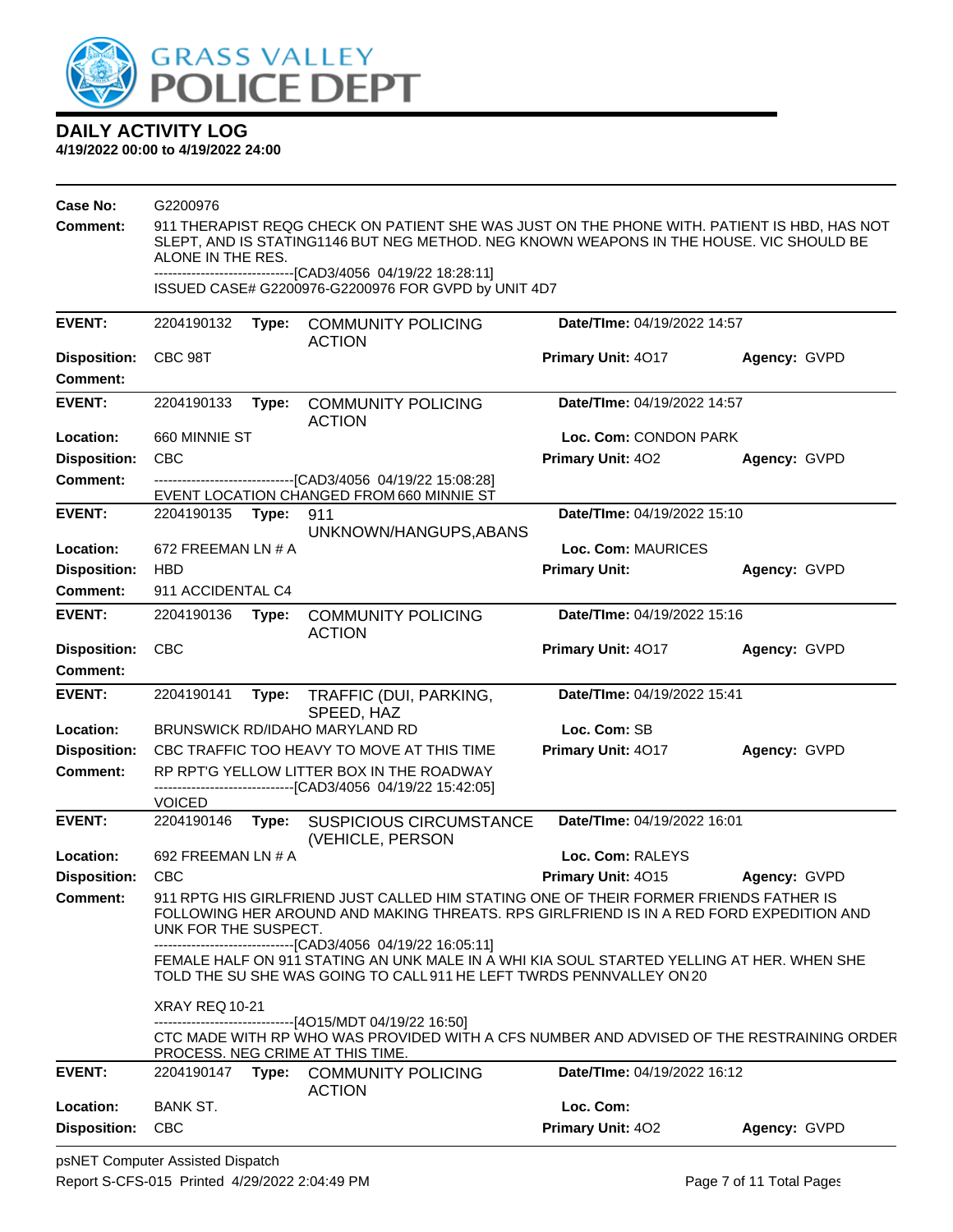

| <b>Comment:</b>     | DOW ALEXANDER PARK                                                                                                |                                                                                                                                                         |                                                    |                                        |  |
|---------------------|-------------------------------------------------------------------------------------------------------------------|---------------------------------------------------------------------------------------------------------------------------------------------------------|----------------------------------------------------|----------------------------------------|--|
|                     |                                                                                                                   | --------------------------[4O2/MDT 04/19/22 16:24]<br>LOCATED SEVERAL JUVENILES SMOKING UNDER THE PLAYGROUND STRUCTURE. THE SMOKING DEVICES             |                                                    |                                        |  |
|                     |                                                                                                                   | WERE COLLECTED FOR PARENT WHO WILL HANDLE.                                                                                                              |                                                    |                                        |  |
| <b>EVENT:</b>       |                                                                                                                   | 2204190150 Type: VEH CITES, VIN, TOWS, DUI                                                                                                              | Date/TIme: 04/19/2022 16:16                        |                                        |  |
| Location:           | <b>159 S AUBURN ST</b>                                                                                            |                                                                                                                                                         | Loc. Com:                                          |                                        |  |
| <b>Disposition:</b> | <b>CBC</b>                                                                                                        |                                                                                                                                                         | Primary Unit: 4S1                                  | Agency: GVPD                           |  |
| <b>Comment:</b>     |                                                                                                                   | --------------------------[CAD1/3980_04/19/22 16:18:54]<br>EVENT LOCATION CHANGED FROM 159 S AUBURN                                                     |                                                    |                                        |  |
| <b>EVENT:</b>       | 2204190151<br>Type:                                                                                               | <b>THREATS</b>                                                                                                                                          | Date/TIme: 04/19/2022 16:21                        |                                        |  |
| Location:           | 303 BENNETT ST                                                                                                    |                                                                                                                                                         | Loc. Com: T HOUSE                                  |                                        |  |
| <b>Disposition:</b> | <b>CBC</b>                                                                                                        |                                                                                                                                                         | Primary Unit: 4021                                 | Agency: GVPD                           |  |
| <b>Comment:</b>     | RP RPTG SHE HAS VOICEMAILS THREATENING HER LIFE, REQG 1021<br>--------------------------[4O21/MDT 04/19/22 16:57] |                                                                                                                                                         |                                                    |                                        |  |
|                     |                                                                                                                   | RP SENT ME VOICEMAILS FOR REVIEW. AFTER REVIEW IT WAS DETERMINED NEGATIVE422. RP STATED<br>SHE WAS ALSO NOT IN FEAR OF HER LIFE. ADVISED OF RO PROCESS. |                                                    |                                        |  |
| <b>EVENT:</b>       | 2204190152 Type: ORDINANCES                                                                                       | (COUNTY/MUNICIPAL)                                                                                                                                      | <b>Date/Time: 04/19/2022 16:30</b>                 |                                        |  |
| Location:           | 2090 NEVADA CITY HY                                                                                               |                                                                                                                                                         | <b>CENTER</b>                                      | Loc. Com: YUBA DOCS ENTRANCE TO FOWLER |  |
| <b>Disposition:</b> | UTL                                                                                                               |                                                                                                                                                         | Primary Unit: 4023                                 | Agency: GVPD                           |  |
| <b>Comment:</b>     |                                                                                                                   | FEMALE TRANSIENT PANHANDLING W/ SIGNS                                                                                                                   |                                                    |                                        |  |
| <b>EVENT:</b>       | 2204190160<br>Type:                                                                                               | DISTURBANCE (NOISE,<br>MUSIC, VERBAL, BARKI                                                                                                             | Date/TIme: 04/19/2022 16:50                        |                                        |  |
| Location:           | 139 JOERSCHKE DR                                                                                                  |                                                                                                                                                         |                                                    | Loc. Com: ACF REINKE MINING ADVENTURES |  |
| <b>Disposition:</b> | CBC C4 HE WILL HAVE VEH TOWED                                                                                     |                                                                                                                                                         | Primary Unit: 4023                                 | Agency: GVPD                           |  |
| Comment:            |                                                                                                                   | 911 MALE YELLING AT PEOPLE AND ACTING THREATENING, ASSOCIATED WITH A SILVER HONDA ACCORD                                                                |                                                    |                                        |  |
| <b>EVENT:</b>       | 2204190161<br>Type:                                                                                               | DISTURBANCE (NOISE,<br>MUSIC, VERBAL, BARKI                                                                                                             | Date/TIme: 04/19/2022 17:00                        |                                        |  |
| Location:           | 316 OLYMPIA PARK CR # 209                                                                                         |                                                                                                                                                         | Loc. Com: BRUNSWICK VILLAGE                        |                                        |  |
| <b>Disposition:</b> | <b>CBC MEDIATED</b>                                                                                               |                                                                                                                                                         | Primary Unit: 4023                                 | Agency: GVPD                           |  |
| <b>Comment:</b>     | <b>NEG WEAPONS</b>                                                                                                | STAFF REQG ASSIST WITH RESIDENT THAT IS YELLING AND BEING BELLIGERENT. CURRENTLY IN HIS ROON                                                            |                                                    |                                        |  |
|                     |                                                                                                                   | ------------------------[CAD3/4056 04/19/22 17:19:19]<br>EVENT LOCATION CHANGED FROM 316 OLYMPIA PARK RD209 GV                                          |                                                    |                                        |  |
| <b>EVENT:</b>       |                                                                                                                   | 2204190165 Type: ANIMALS (ABUSE, LOOSE,<br>FOUND, INJURED)                                                                                              | Date/TIme: 04/19/2022 17:25                        |                                        |  |
| <b>Location:</b>    | 582 E MAIN ST                                                                                                     |                                                                                                                                                         | Loc. Com: OIL CHANGERS                             |                                        |  |
| <b>Disposition:</b> | <b>CBC REUINITED WITH OWNER</b>                                                                                   |                                                                                                                                                         | Primary Unit: 4023                                 | Agency: GVPD                           |  |
| <b>Comment:</b>     | THE CAR WASH                                                                                                      | RP RPTG LOOSE BLK CHIHUAHUA ROAMING AROUND AND NOT LETTING THE RP CONTAIN, LOCATED NEAR                                                                 |                                                    |                                        |  |
|                     | <b>VOICED</b>                                                                                                     | --------------------[CAD3/4056_04/19/22 17:31:56]                                                                                                       |                                                    |                                        |  |
| <b>EVENT:</b>       | 2204190168<br>Type:                                                                                               | <b>CITIZEN ASSIST (CIVIL</b>                                                                                                                            | Date/TIme: 04/19/2022 17:35                        |                                        |  |
| Location:           | 1262 SUTTON WY                                                                                                    | STANDBY'S, LOCKOUT                                                                                                                                      | Loc. Com: HOSPITALITY HOUSE 530 271 7144           |                                        |  |
| <b>Disposition:</b> | <b>CBC</b>                                                                                                        |                                                                                                                                                         | Primary Unit: 4015                                 | Agency: GVPD                           |  |
| <b>Comment:</b>     | <b>CLEARANCE</b>                                                                                                  |                                                                                                                                                         |                                                    |                                        |  |
| <b>EVENT:</b>       | 2204190169                                                                                                        |                                                                                                                                                         | Date/TIme: 04/19/2022 17:41                        |                                        |  |
|                     | Type:                                                                                                             | ALARMS (SILENT, AUDIBLE,<br><b>COMMERCIAL, RES</b>                                                                                                      |                                                    |                                        |  |
| Location:           | 300 SIERRA COLLEGE DR                                                                                             |                                                                                                                                                         | Loc. Com: SIERRA NEVADA GASTRO<br><b>ENTERLOGY</b> |                                        |  |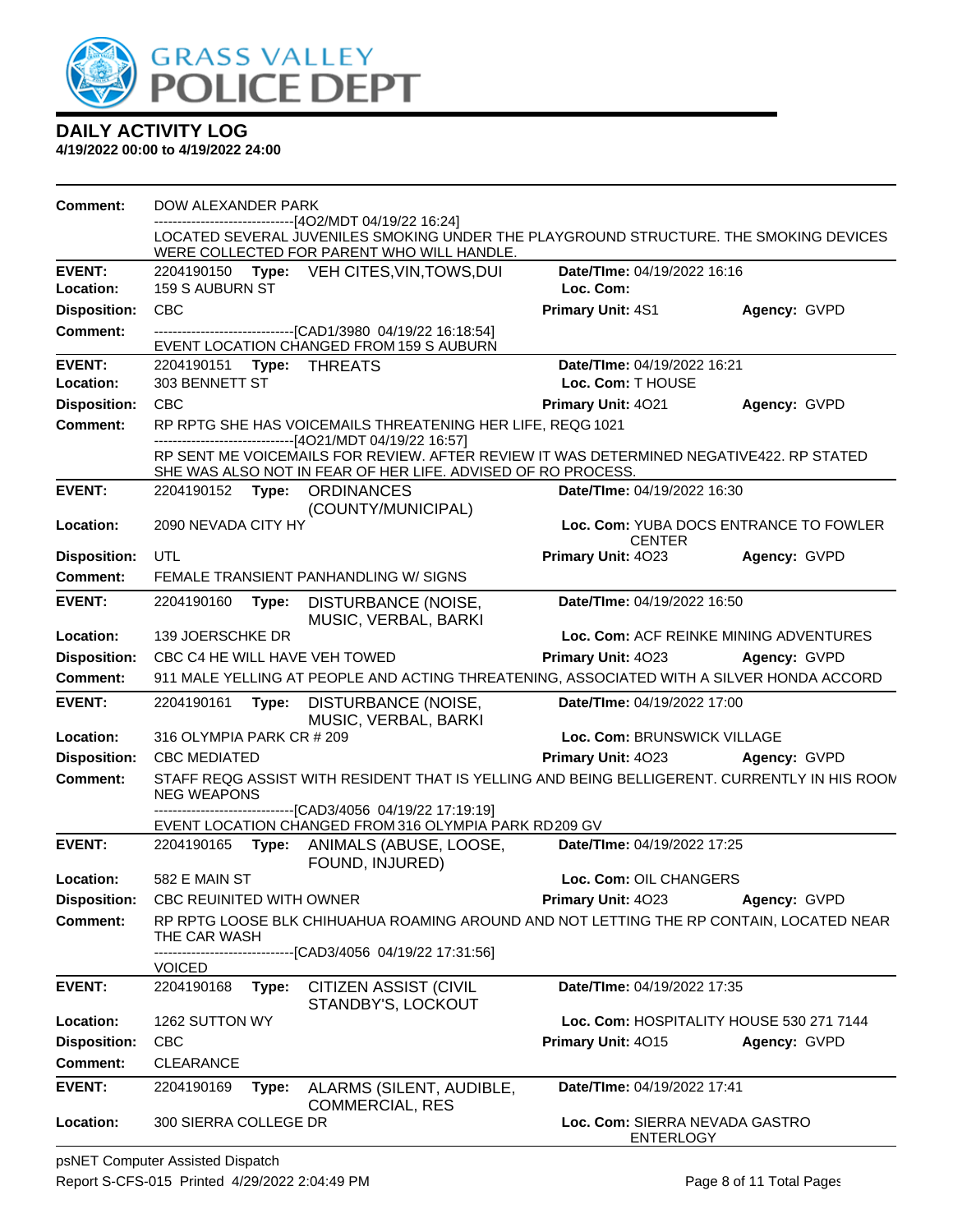

| <b>Disposition:</b>        | <b>CNOP</b>                                                                                              |                                                                                                                                                                                                                                                                             | Primary Unit: 4023                                     | Agency: GVPD |  |
|----------------------------|----------------------------------------------------------------------------------------------------------|-----------------------------------------------------------------------------------------------------------------------------------------------------------------------------------------------------------------------------------------------------------------------------|--------------------------------------------------------|--------------|--|
| <b>Comment:</b>            | <b>AUDIBLE</b>                                                                                           |                                                                                                                                                                                                                                                                             |                                                        |              |  |
|                            | <b>RSP PENDING</b>                                                                                       | REAR RECOVER DOOR/ RECOVERY ROOM/ REAR HALLWAY EAST                                                                                                                                                                                                                         |                                                        |              |  |
|                            |                                                                                                          | -------------------------------[CAD1/3980_04/19/22 17:45:38]                                                                                                                                                                                                                |                                                        |              |  |
|                            | CANCEL PER ALARM                                                                                         |                                                                                                                                                                                                                                                                             |                                                        |              |  |
| <b>EVENT:</b>              | 2204190171<br>Type:                                                                                      | <b>SUSPICIOUS CIRCUMSTANCE</b><br>(VEHICLE, PERSON                                                                                                                                                                                                                          | Date/TIme: 04/19/2022 17:59                            |              |  |
| Location:                  | 660 MINNIE ST                                                                                            |                                                                                                                                                                                                                                                                             | Loc. Com: CONDON PARK                                  |              |  |
| <b>Disposition:</b>        | UTL                                                                                                      |                                                                                                                                                                                                                                                                             | Primary Unit: 4015                                     | Agency: GVPD |  |
| <b>Comment:</b>            | <b>LSW A TURBAN</b>                                                                                      | 1P37 RECIEVED 20 MIN OLD INFO THAT SUS VAN WAS NEAR THE PARK ENTRANCE. RP THINKS POSS<br>RELATED TO COUNTY EVENT/2204070063 THAT WAS LOITERING AROUND SCHOOLS IN SOUTH COUNTY.<br>VEH DESC WHI FORD F350 LP 84742B1 W/TINTED WINDOWS. DRIVER DESC 40-50YR OLD AMA W/GLASSES |                                                        |              |  |
| <b>EVENT:</b>              | 2204190172<br>Type:                                                                                      | <b>CITIZEN ASSIST (CIVIL</b><br>STANDBY'S, LOCKOUT                                                                                                                                                                                                                          | Date/TIme: 04/19/2022 18:02                            |              |  |
| Location:                  | 1262 SUTTON WY                                                                                           |                                                                                                                                                                                                                                                                             | Loc. Com: HOSPITALITY HOUSE 530 271 7144               |              |  |
| <b>Disposition:</b>        | CBC PER 4O9                                                                                              |                                                                                                                                                                                                                                                                             | <b>Primary Unit:</b>                                   | Agency: GVPD |  |
| <b>Comment:</b>            | <b>CLEARANCE</b>                                                                                         |                                                                                                                                                                                                                                                                             |                                                        |              |  |
|                            | 404 ADVISED                                                                                              | -------------------------------[CAD1/4051 04/19/22 19:10:03]                                                                                                                                                                                                                |                                                        |              |  |
|                            |                                                                                                          | ***** EVENT CLOSED BY CAD1 WITH COMMENT-PER 4O9                                                                                                                                                                                                                             |                                                        |              |  |
| <b>EVENT:</b>              | Date/TIme: 04/19/2022 18:14<br>2204190174<br>Type:<br><b>CITIZEN ASSIST (CIVIL</b><br>STANDBY'S, LOCKOUT |                                                                                                                                                                                                                                                                             |                                                        |              |  |
| Location:                  | 660 MINNIE ST                                                                                            |                                                                                                                                                                                                                                                                             | Loc. Com: CONDON PARK                                  |              |  |
| <b>Disposition:</b>        | <b>CBC</b>                                                                                               |                                                                                                                                                                                                                                                                             | Primary Unit: 4015                                     | Agency: GVPD |  |
| <b>Comment:</b>            | 1148 W XRAY                                                                                              |                                                                                                                                                                                                                                                                             |                                                        |              |  |
|                            |                                                                                                          | ------------------------[CAD3/4056_04/19/22 18:14:52]<br>EVENT LOCATION CHANGED FROM CONDON PARK                                                                                                                                                                            |                                                        |              |  |
| <b>EVENT:</b>              | 2204190176 Type: VEHICLE STOP                                                                            |                                                                                                                                                                                                                                                                             | Date/TIme: 04/19/2022 18:24                            |              |  |
| Location:                  | 236 S CHURCH ST                                                                                          |                                                                                                                                                                                                                                                                             | Loc. Com: UNITED METHODIST CHURCH                      |              |  |
| <b>Disposition:</b>        | <b>WA</b>                                                                                                |                                                                                                                                                                                                                                                                             | Primary Unit: 4K19                                     | Agency: GVPD |  |
| <b>Comment:</b>            | License:<br>ON MC                                                                                        |                                                                                                                                                                                                                                                                             |                                                        |              |  |
|                            |                                                                                                          | -------------------------------[CAD3/4056_04/19/22 18:24:58]<br>EVENT LOCATION CHANGED FROM 236 S CHURCH                                                                                                                                                                    |                                                        |              |  |
| <b>EVENT:</b><br>Location: | <b>1221 E MAIN ST</b>                                                                                    | 2204190180 Type: WELFARE CHECK                                                                                                                                                                                                                                              | Date/TIme: 04/19/2022 18:48<br>Loc. Com: HOLIDAY LODGE |              |  |
| <b>Disposition:</b>        | <b>CBC</b>                                                                                               |                                                                                                                                                                                                                                                                             | Primary Unit: 4022                                     | Agency: GVPD |  |
| Comment:                   | CHILD IS ALONE IN ROOM 35                                                                                | 911 RPTG XRAY SITTING ON CURB OUTSIDE WITH H&S PASSED OUT AND THROWING UP AND3YR OLD                                                                                                                                                                                        |                                                        |              |  |
|                            | WFA BURGUNDAY PAISLEY SHIRT                                                                              |                                                                                                                                                                                                                                                                             |                                                        |              |  |
|                            |                                                                                                          | -------------------------------[CAD1/4051 04/19/22 18:49:20]<br>EVENT LOCATION CHANGED FROM 121 BANK ST GV                                                                                                                                                                  |                                                        |              |  |
|                            | XRAY IS BACK INSIDE THE ROOM                                                                             | ------------------------------------[CAD1/4051 04/19/22 18:50:05]                                                                                                                                                                                                           |                                                        |              |  |
|                            | 10-39 CALFIRE/ENRT CODE 3                                                                                | --------------------------------[CAD3/3753 04/19/22 19:03:36]                                                                                                                                                                                                               |                                                        |              |  |
|                            | AM//CBC                                                                                                  | --------------------------------[4O22/MDT 04/19/22 19:50]<br>(J) NOT ON SCENE/(J) WITH FAMILY/FRIENDS//(F) HBD, NEG. H&S//(F) DECLINED MED.//MGMT AGREED TO LET<br>(F) STAY TONIGHT//CONT. MADE WITH (F"S) FRIENDS ADVISING OF SITUATION AND WILL ASSIST IN THE             |                                                        |              |  |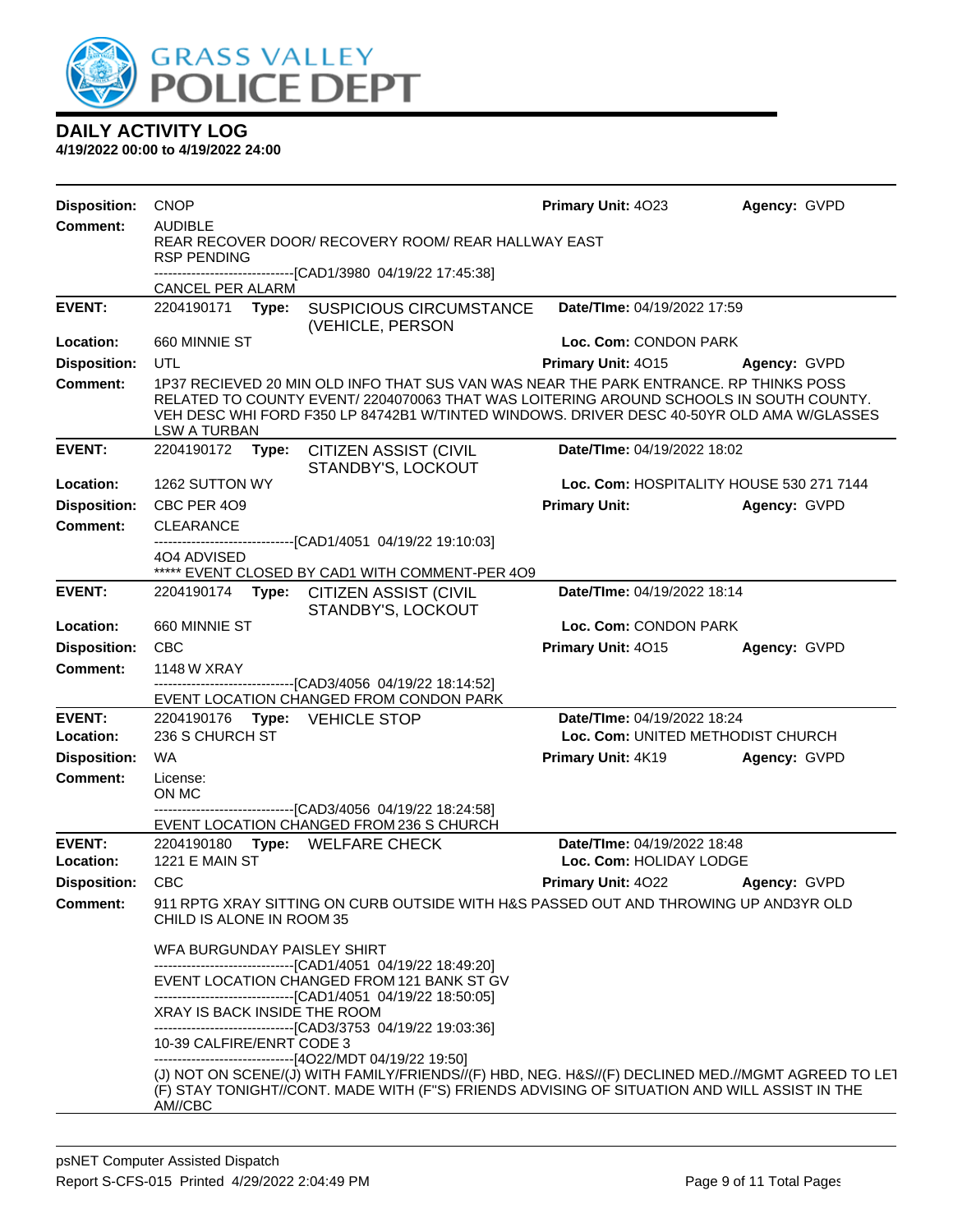

| <b>EVENT:</b>       | 2204190184                        | Type: | <b>SUSPICIOUS CIRCUMSTANCE</b>                                                                                                                            | Date/TIme: 04/19/2022 19:28     |              |  |
|---------------------|-----------------------------------|-------|-----------------------------------------------------------------------------------------------------------------------------------------------------------|---------------------------------|--------------|--|
| Location:           | 405 S AUBURN ST                   |       | (VEHICLE, PERSON                                                                                                                                          | Loc. Com: STAGECOACH MOTEL      |              |  |
| <b>Disposition:</b> | <b>CBC</b>                        |       |                                                                                                                                                           | <b>Primary Unit: 409</b>        | Agency: GVPD |  |
| <b>Comment:</b>     |                                   |       | RP REPORTS MALE SUBJ WITH TWO MACHETES GLARING AT THE STAGECOACH MOTEL, WMA SHAVED<br>HEAD GRN CAMO JKT. HE IS IN THE ALCOVE NOW AT THE CANCER AID THRIFT |                                 |              |  |
| <b>EVENT:</b>       |                                   |       | 2204190189 Type: WELFARE CHECK                                                                                                                            | Date/TIme: 04/19/2022 19:44     |              |  |
| Location:           | 828 W MAIN ST                     |       |                                                                                                                                                           | Loc. Com: PEACE LUTHERAN CHURCH |              |  |
| <b>Disposition:</b> | CBC                               |       |                                                                                                                                                           | <b>Primary Unit: 404</b>        | Agency: GVPD |  |
| <b>Comment:</b>     |                                   |       | 911 CALLER REPORTS NAKED ELDERLY FEMALE WALKING EB ON W MAIN ST.<br>---[MERGED CAD1/4051 04/19/2022 19:46:52]                                             |                                 |              |  |
|                     | <b>LOCATION: 807 MAIN ST</b>      |       | MERGED 2204190190 TYPE: WEL                                                                                                                               |                                 |              |  |
|                     |                                   |       | RP: NAME: ELI BOTTRELL PHONE: 2057095 (530)<br>COMMENTS: RP REQG WELFARE CHECK ON ELDERLY FEMALE WHO TOOK OUT HER TRASH NAKED                             |                                 |              |  |
|                     | OLDER CROWN VIC                   |       |                                                                                                                                                           |                                 |              |  |
| <b>EVENT:</b>       |                                   |       | 2204190190 Type: WELFARE CHECK                                                                                                                            | Date/TIme: 04/19/2022 19:45     |              |  |
| Location:           | 807 MAIN ST                       |       |                                                                                                                                                           | Loc. Com:                       |              |  |
| <b>Disposition:</b> | MERGED 2204190189                 |       |                                                                                                                                                           | <b>Primary Unit:</b>            | Agency: GVPD |  |
| <b>Comment:</b>     |                                   |       | RP REQG WELFARE CHECK ON ELDERLY FEMALE WHO TOOK OUT HER TRASH NAKED                                                                                      |                                 |              |  |
|                     | OLDER CROWN VIC                   |       |                                                                                                                                                           |                                 |              |  |
| <b>EVENT:</b>       | 2204190194 Type:                  |       | ***** EVENT CLOSED BY CAD1 WITH COMMENT-2204190189                                                                                                        | Date/TIme: 04/19/2022 19:57     |              |  |
|                     |                                   |       | DISTURBANCE (NOISE,<br>MUSIC, VERBAL, BARKI                                                                                                               |                                 |              |  |
| Location:           | 133 S AUBURN ST                   |       |                                                                                                                                                           | Loc. Com: CIRCLE K              |              |  |
| <b>Disposition:</b> |                                   |       | GOA SUBJS LEFT PRIOR TO ARRIVAL                                                                                                                           | <b>Primary Unit: 4K19</b>       | Agency: GVPD |  |
| <b>Comment:</b>     | <b>RED JETTA</b>                  |       | RP RPTG MALE AND FEMALE IN 415V SITTING AT PUMPS FOR LAST 30 MIN IN RED FORD EXPEDITION AND                                                               |                                 |              |  |
|                     | WFA TANK TOP SWEATS<br><b>WMA</b> |       |                                                                                                                                                           |                                 |              |  |
| <b>EVENT:</b>       | 2204190199                        | Type: | ANIMALS (ABUSE, LOOSE,<br>FOUND, INJURED)                                                                                                                 | Date/TIme: 04/19/2022 20:45     |              |  |
| Location:           | 420 HENDERSON ST                  |       |                                                                                                                                                           | Loc. Com: PROSPERITY LANES      |              |  |
| <b>Disposition:</b> |                                   |       | CBC DOG WAS CODE 4 WILL CHECK LATER                                                                                                                       | <b>Primary Unit: 409</b>        | Agency: GVPD |  |
| <b>Comment:</b>     |                                   |       | RP REPORTS DOG LOCKED IN A SIL DODGE RAM, APPEARS TO BE IN DISTRESS.                                                                                      |                                 |              |  |
| <b>EVENT:</b>       | 2204190200                        |       | Type: VEHICLE STOP                                                                                                                                        | Date/TIme: 04/19/2022 20:56     |              |  |
| Location:           | <b>COLFAX AV/OPHIR ST</b>         |       |                                                                                                                                                           | Loc. Com:                       |              |  |
| <b>Disposition:</b> | <b>CBC</b>                        |       |                                                                                                                                                           | Primary Unit: 409               | Agency: GVPD |  |
| <b>Comment:</b>     | License: KF6APZ                   |       | ---------------------[CAD1/4051_04/19/22 20:57:49]                                                                                                        |                                 |              |  |
|                     |                                   |       | EVENT LOCATION CHANGED FROM COLFAX / OPHIR                                                                                                                |                                 |              |  |
| <b>EVENT:</b>       |                                   |       | 2204190208 Type: VEHICLE STOP                                                                                                                             | Date/TIme: 04/19/2022 22:39     |              |  |
| Location:           |                                   |       | <b>IDAHO MARYLAND RD/SPRINGHILL DR</b>                                                                                                                    | Loc. Com:                       |              |  |
| <b>Disposition:</b> | <b>WA</b>                         |       |                                                                                                                                                           | <b>Primary Unit: 4022</b>       | Agency: GVPD |  |
| <b>Comment:</b>     | License: 5LHM384                  |       | ----------------------------[CAD1/4051_04/19/22 22:40:13]                                                                                                 |                                 |              |  |
|                     |                                   |       | EVENT LOCATION CHANGED FROM IDAHO MARYLAND / SPRINGHILL                                                                                                   |                                 |              |  |